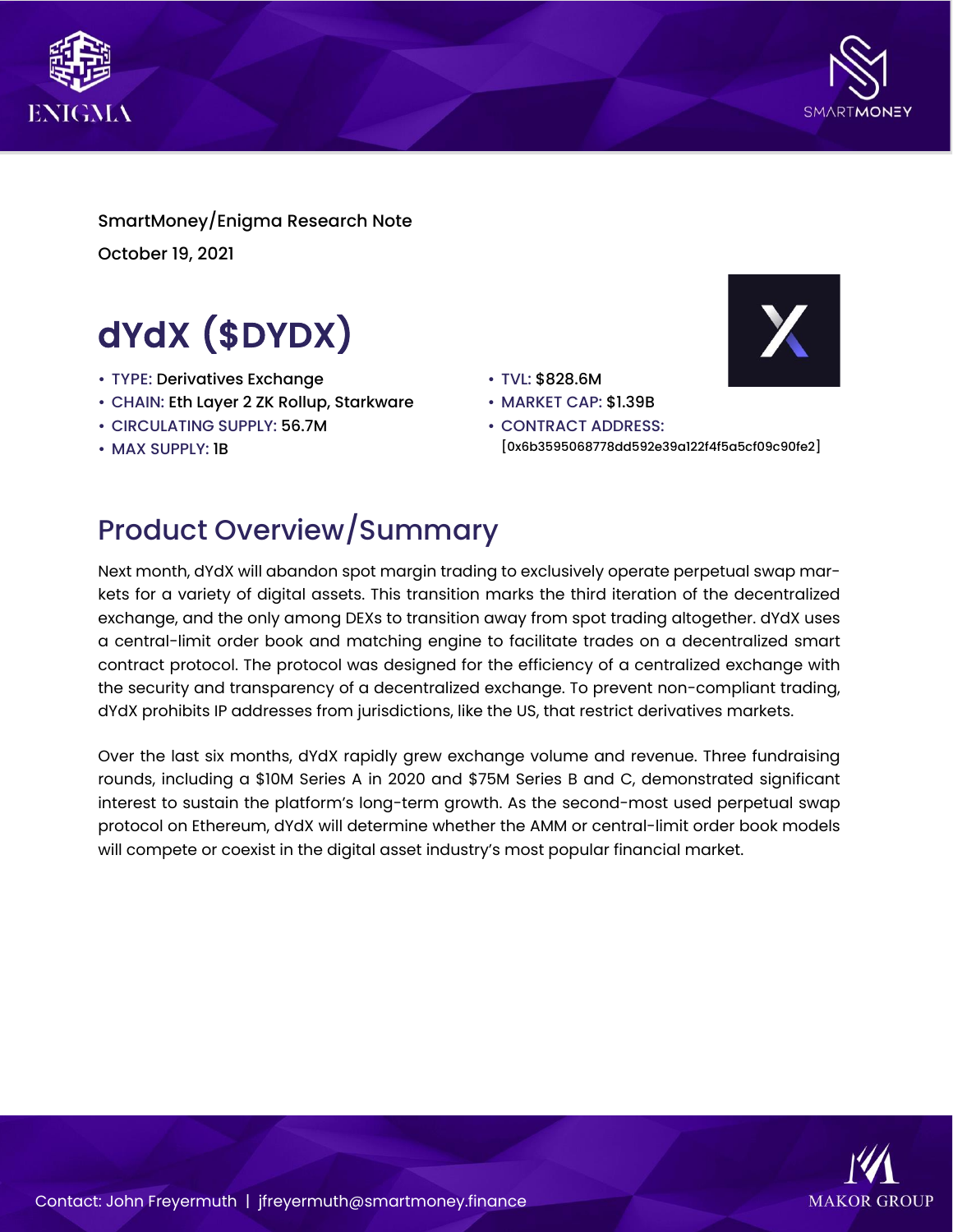## Why it's interesting

#### *Product*

The dYdX team iterated several versions since 2019 to arrive at today's perpetual swap market. Today's dYdX V3 was developed from several months of user testing and research. Before that, the decentralized exchange launched as a leverage-enabled central-limit order book on Ethereum. At its core, dYdX has always enabled users to leverage long and short positions to express market convictions beyond the spot market.

As a perpetual swap market, dYdX V3 lets users cross-margin asset portfolios to gain leverage or earn yield. Users can open long and short positions leveraged up to 25x their collateral value. The assets in each of the 26 perpetual markets have different initial and maintenance margin ratios according to their underlying price volatility. More volatile markets require larger collateral deposits and may require larger ongoing maintenance margin.

Users can trade using order types familiar to most traditional financial market participants, but unique to DEX-first users. Until recently, most Automated Market Makers, or AMMs, did not offer various order types. Uniswap V3, for example, launched limit order functions to prevent price slippage risk for volatile asset pairs. Before Uniswap's limit order debut in June 2021, AMMs allowed only market orders. On the other hand, dYdX used the central-order-book model to enable market, stop, and other order types so leveraged traders could more effectively manage risk in spot and perpetual markets.

#### *Governance*

While notable DeFi projects began with decentralized governance, many founders, like the dYdX team, aim to transform to community governance over time. A gradual governance transition enables fast product delivery and iteration when its most needed, at the start. Once the project is proven, governance can develop from dedicated users, rather than speculators.

After two years, dYdX Trading, Inc. operates the trading client while the dYdX Foundation operates the community governance interface that enables DYDX holders and platform users to participate. Holders stake the DYDX governance token in the Safety Module smart contract to propose and vote on governance measures in proportion to their holdings. The Snapshot application records user balances at the time of a vote to prevent malicious participants from borrowing or even stealing DYDX to gain outsized voting power.

Governance participants also control incentives to maintain community and protocol alignment over time. For example, through governance, DYDX holders can vote to limit trading rewards or

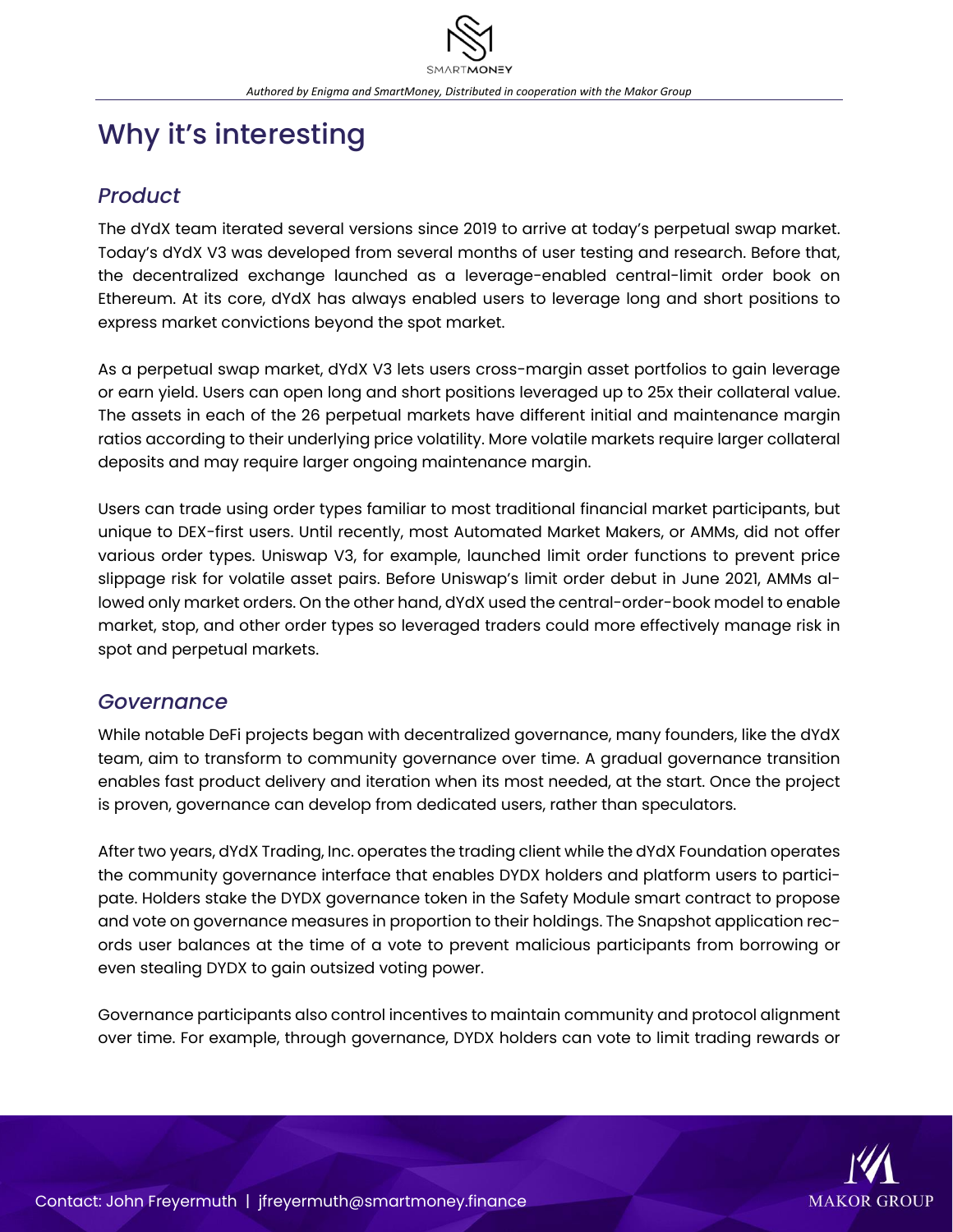change trading discounts for specific asset markets to mitigate risk, solicit liquidity, or make any other change.

### **TOKENOMICS**

### *Monetary Policy and Airdrop*

At launch, 1B DYDX tokens were minted to be allocated over five years. Half of the maximum supply is allocated for the dYdX community. Existing investors will receive 28% of the max supply. The dYdX founding team, at both the dYdX Trading, Inc. and dYdX Foundation organizations will receive 15.3% of the supply. Lastly, 7% of DYDX supply is allocated to future employees, consultants, and contributors to dYdX Trading, Inc. and dYdX Foundation.



*Source: dYdX Governance, https://docs.dydx.community/dydx-governance/start-here/dydx-allocations*

The dYdX Foundation also allows for future inflation to keep up with platform and community growth. The protocol's governance could vote to inflate DYDX supply by 2% annually if governance participation grows beyond current levels. Additionally, governance could change DYDX supply allocation, like many other digital asset governance frameworks.

A popular mechanism for bootstrapping community in addition to liquidity mining programs, airdrops (retroactive token rewards) have become another tool for protocols to reward and incentivize their most loyal early users. On August 4th, dYdX announced that they too would be giving a retroactive airdrop back to their users in the form of their native governance token, DYDX. Out of a supply of 1,000,000,000 tokens, the team chose to give half to the community, dividing

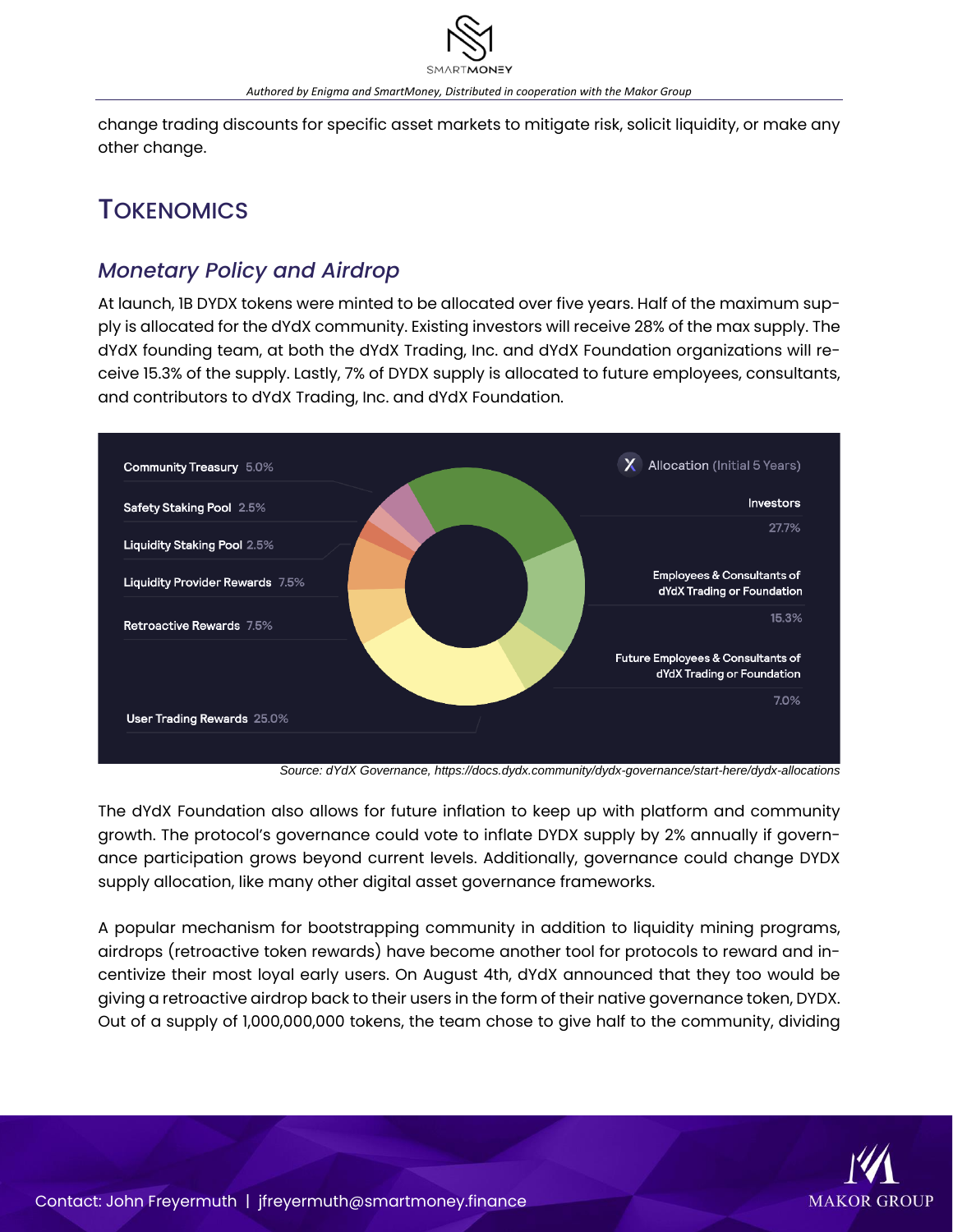up the airdrop amongst traders who used the protocol before July 26th, stakers of USDC and DYDX after the airdrop and liquidity providers.

The team allocated additional tokens to users who have traded higher notional values which allowed some of DYDX's most loyal users to claim rewards of upward of \$50k or more at the initial value of the airdrop. Those who have held the airdrop since have been heavily rewarded for their patience. While transfers were temporarily delayed due to a bug in the security module that put no user funds at risk, the airdrop went well, though U.S. users were prevented from claiming any airdrop rewards, leading to an outcry on twitter questioning what exactly the SEC was "protecting" users from.

Airdrops of this size also call into question whether this is the most efficient use of token incentives and whether this will incentivize long term usage. As sophisticated DeFi users set up multiple wallets and conduct trades across wallets to "mine" future airdrops, organic trading usage and liquidity provisioning can be difficult to separate from more mercenary capital. As go to market strategies mature over the next few years, we expect to see additional experimentation in targeted liquidity mining and airdrop programs.

### *Value Accrual & Valuation*

Because the exchange earns revenue from trading volume. Users pay maker and taker fees according to their traded volume over the previous 30 days. The platform's fee structure helps level the field among users. Fees decrease with volume, but users receive discounts by holding the DYDX governance token. As traders increase their DYDX holdings, their fees decrease to a minimum of 0.05%. This incentivizes individual and small-volume users to hold DYDX and participate in protocol governance. By rewarding users for participation in governance and trading, the protocol can perpetuate participation beyond the first airdrop or fee discount received.

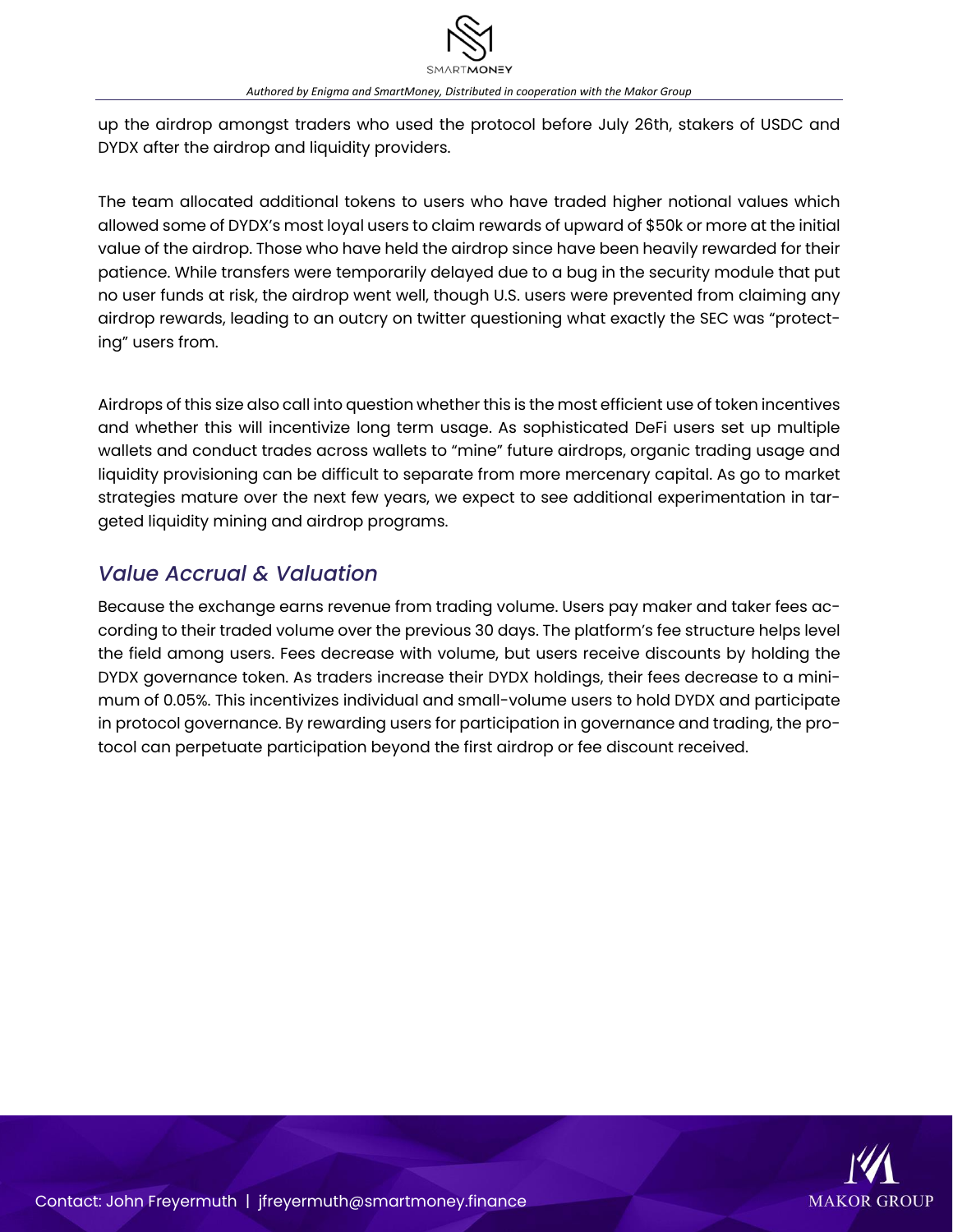

#### *Authored by Enigma and SmartMoney, Distributed in cooperation with the Makor Group*

|                |                                                 | <b>DYDX Current Balance</b> | $\bf{0}$                                   | 100     | 1.000   | 5.000   | 10.000     | 50.000                                     | 100.000    | 200,000 |         |         | 500.000 1.000.000 2.500.000 5.000.000 |         |
|----------------|-------------------------------------------------|-----------------------------|--------------------------------------------|---------|---------|---------|------------|--------------------------------------------|------------|---------|---------|---------|---------------------------------------|---------|
|                |                                                 | <b>Fee Discount</b>         | 0%                                         | 3%      | 5%      | 10%     | 15%        | 20%                                        | 25%        | 30%     | 35%     | 40%     | 45%                                   | 50%     |
|                |                                                 |                             |                                            |         |         |         |            |                                            |            |         |         |         |                                       |         |
| Level          | From (30D Volume in USD)                        | To (30D Volume in USD)      |                                            |         |         |         |            | <b>Maker Fees (including Fee Discount)</b> |            |         |         |         |                                       |         |
|                | \$0                                             | \$1,000,000                 | 0.0500%                                    | 0.0485% | 0.0475% | 0.0450% | 0.0425%    | 0.0400%                                    | 0.0375%    | 0.0350% | 0.0325% | 0.0300% | 0.0275%                               | 0.0250% |
| $\overline{2}$ | \$1,000,000                                     | \$5,000,000                 | 0.0400%                                    | 0.0388% | 0.0380% | 0.0360% | 0.0340%    | 0.0320%                                    | 0.0300%    | 0.0280% | 0.0260% | 0.0240% | 0.0220%                               | 0.0200% |
| 3              | \$5,000,000                                     | \$10,000,000                | 0.0300%                                    | 0.0291% | 0.0285% | 0.0270% | 0.0255%    | 0.0240%                                    | 0.0225%    | 0.0210% | 0.0195% | 0.0180% | 0.0165%                               | 0.0150% |
| 4              | \$10,000,000                                    | \$50,000,000                | 0.0150%                                    | 0.0146% | 0.0143% | 0.0135% | 0.0128%    | 0.0120%                                    | 0.0113%    | 0.0105% | 0.0098% | 0.0090% | 0.0083%                               | 0.0075% |
| 5              | \$50,000,000                                    | \$200,000,000               | 0.0000%                                    | 0.0000% | 0.0000% | 0.0000% | 0.0000%    | 0.0000%                                    | 0.0000%    | 0.0000% | 0.0000% | 0.0000% | 0.0000%                               | 0.0000% |
| <b>VIP</b>     | \$200,000,000+                                  |                             | 0.0000%                                    | 0.0000% | 0.0000% | 0.0000% | $0.0000\%$ | 0.0000%                                    | $0.0000\%$ | 0.0000% | 0.0000% | 0.0000% | 0.0000%                               | 0.0000% |
|                |                                                 |                             |                                            |         |         |         |            |                                            |            |         |         |         |                                       |         |
| Level          | From (30D Volume in USD)                        | To (30D Volume in USD)      |                                            |         |         |         |            | <b>Taker Fees (including Fee Discount)</b> |            |         |         |         |                                       |         |
|                | \$0                                             | \$1,000,000                 | 0.1000%                                    | 0.0970% | 0.0950% | 0.0900% | 0.0850%    | $0.0800\%$                                 | 0.0750%    | 0.0700% | 0.0650% | 0.0600% | 0.0550%                               | 0.0500% |
| 2              | \$1,000,000                                     | \$5,000,000                 | 0.0900%                                    | 0.0873% | 0.0855% | 0.0810% | 0.0765%    | 0.0720%                                    | 0.0675%    | 0.0630% | 0.0585% | 0.0540% | 0.0500%                               | 0.0500% |
| 3              | \$5,000,000                                     | \$10,000,000                | 0.0800%                                    | 0.0776% | 0.0760% | 0.0720% | 0.0680%    | 0.0640%                                    | 0.0600%    | 0.0560% | 0.0520% | 0.0500% | 0.0500%                               | 0.0500% |
| 4              | \$10,000,000                                    | \$50,000,000                | 0.0750%                                    | 0.0728% | 0.0713% | 0.0675% | 0.0638%    | 0.0600%                                    | 0.0563%    | 0.0525% | 0.0500% | 0.0500% | 0.0500%                               | 0.0500% |
| 5              | \$50,000,000                                    | \$200,000,000               | 0.0700%                                    | 0.0679% | 0.0665% | 0.0630% | 0.0595%    | 0.0560%                                    | 0.0525%    | 0.0500% | 0.0500% | 0.0500% | 0.0500%                               | 0.0500% |
| VIP            | \$200,000,000+                                  | $\overline{\phantom{a}}$    | 0.0600%                                    | 0.0582% | 0.0570% | 0.0540% | 0.0510%    | 0.0500%                                    | 0.0500%    | 0.0500% | 0.0500% | 0.0500% | 0.0500%                               | 0.0500% |
|                |                                                 |                             |                                            |         |         |         |            |                                            |            |         |         |         |                                       |         |
| Level          | From (30D Volume in USD) To (30D Volume in USD) |                             | <b>Total Fees (including Fee Discount)</b> |         |         |         |            |                                            |            |         |         |         |                                       |         |
| 1              | \$0                                             | \$1,000,000                 | 0.1500%                                    | 0.1455% | 0.1425% | 0.1350% | 0.1275%    | 0.1200%                                    | 0.1125%    | 0.1050% | 0.0975% | 0.0900% | 0.0825%                               | 0.0750% |
| $\overline{2}$ | \$1,000,000                                     | \$5,000,000                 | 0.1300%                                    | 0.1261% | 0.1235% | 0.1170% | 0.1105%    | 0.1040%                                    | 0.0975%    | 0.0910% | 0.0845% | 0.0780% | 0.0720%                               | 0.0700% |
| 3              | \$5,000,000                                     | \$10,000,000                | 0.1100%                                    | 0.1067% | 0.1045% | 0.0990% | 0.0935%    | 0.0880%                                    | 0.0825%    | 0.0770% | 0.0715% | 0.0680% | 0.0665%                               | 0.0650% |
| 4              | \$10,000,000                                    | \$50,000,000                | 0.0900%                                    | 0.0873% | 0.0855% | 0.0810% | 0.0765%    | 0.0720%                                    | 0.0675%    | 0.0630% | 0.0598% | 0.0590% | 0.0583%                               | 0.0575% |
| 5              | \$50,000,000                                    | \$200,000,000               | 0.0700%                                    | 0.0679% | 0.0665% | 0.0630% | 0.0595%    | 0.0560%                                    | 0.0525%    | 0.0500% | 0.0500% | 0.0500% | 0.0500%                               | 0.0500% |
| VIP            | \$200,000,000+                                  |                             | 0.0600%                                    | 0.0582% | 0.0570% | 0.0540% | 0.0510%    | 0.0500%                                    | 0.0500%    | 0.0500% | 0.0500% | 0.0500% | 0.0500%                               | 0.0500% |

*Source: dYdX, https://help.dydx.exchange/en/articles/4798040-perpetual-trade-fees*

By any measure, trading activity exploded on dYdX over the past 90 days. Open Interest on dYdX reflects all active long and short positions, while volume represents the total net USD trading value on the exchange. Both show rapid growth following the DYDX airdrop in September 2021.



| Trading Volume Growth on dYdX, USD M |                                    |         |                     |                         |  |  |  |  |  |
|--------------------------------------|------------------------------------|---------|---------------------|-------------------------|--|--|--|--|--|
| <b>Date</b>                          | <b>Cumulative</b><br><b>Volume</b> |         | Protocol<br>Revenue | Pct of<br><b>Volume</b> |  |  |  |  |  |
|                                      |                                    | Growth  |                     |                         |  |  |  |  |  |
| 10/17/21                             | 114,758.0                          | 60.60%  | 90.6                | 0.08%                   |  |  |  |  |  |
| 9/30/21                              | 71,454.4                           | 308.40% | 60.1                | 0.08%                   |  |  |  |  |  |
| 8/31/21                              | 17,496.1                           | 414.78% | 19.5                | 0.11%                   |  |  |  |  |  |
| 7/31/21                              | 3,398.8                            | 23.75%  | 7.9                 | 0.23%                   |  |  |  |  |  |
| 6/30/21                              | 2,746.4                            | 37.89%  | 6.5                 | 0.24%                   |  |  |  |  |  |
| 5/31/21                              | 1,991.7                            |         | 5.0                 | 0.25%                   |  |  |  |  |  |

*Source: dYdX https://metabase.dydx.exchange/public/dashboard/5fa0ea31-27f7- 4cd2-8bb0-bc24473ccaa3*

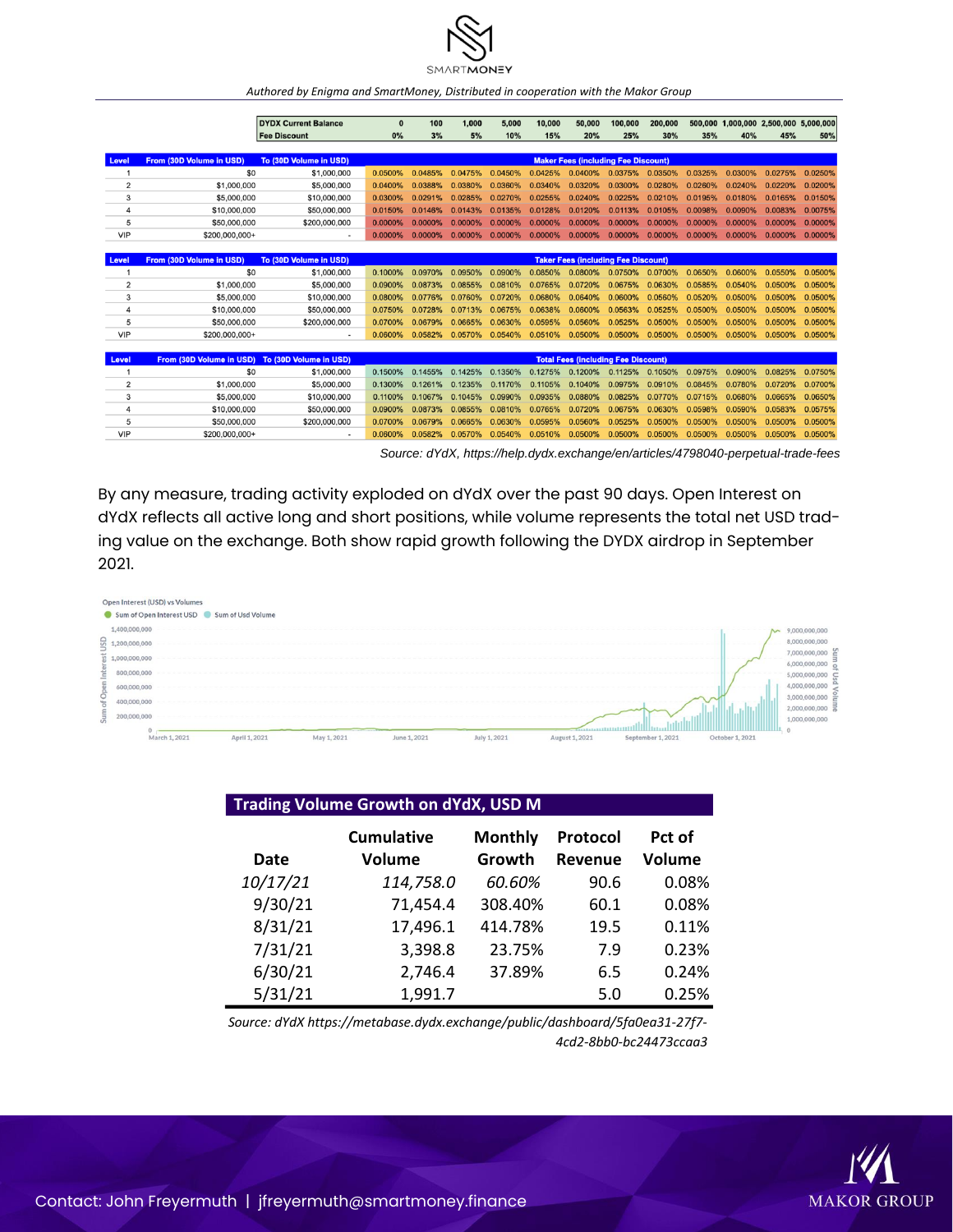With the DYDX token launch, trader rewards could sustain a high level of exchange growth. With 25% of DYDX allocated to trading rewards, each month traders will receive a proportion of 3.8M DYDX based on their trading volume. The dYdX Foundation applied the Cobb-Douglas function to maintain an incremental distribution across the entire range of liquidity.

Despite trading incentives, the DYDX token does not currently earn a dividend or share of trading fees. While protocol governance could implement a reward to DYDX holders in the future, it is not included in the current incentive model. Until then, governance and potential trading fee discounts provide the DYDX token value.

# Competitive Landscape

Perpetual futures are the most used financial instrument in digital asset markets. According to a Messari report, by May 2021, centralized exchange futures on digital assets reached \$2.6T total volume. Derivatives surpassed centralized spot markets that fulfilled \$2.3T in volume over the same time. Decentralized spot exchanges reached \$160B while futures, including perpetual swaps, reached only \$10.7B of traded volume.

Decentralized derivatives exchanges compete on volume and revenue. By May 2021, dYdX perpetual futures volume reached \$1.4B, or nearly 25% of the market leader, Perpetual Protocol. Since then, dYdX's V3 launch and DYDX airdrop propelled the platform beyond Perpetual as measured by revenue.

| <b>Valuation Multiples</b> |           |             |         |         |          |            |  |  |  |  |  |
|----------------------------|-----------|-------------|---------|---------|----------|------------|--|--|--|--|--|
|                            |           | Comparables |         |         |          |            |  |  |  |  |  |
|                            | High      | Low         | Med     | Avg     | 10/18/21 | PFRP       |  |  |  |  |  |
| MC/Fees                    | 1.001.98x | 142.82x     | 647.75x | 614.62x | 643.24x  | 13.449.27x |  |  |  |  |  |

*Source: Token Terminal, accessed 10/18/21: https://www.tokenterminal.com/terminal/projects/dydx*

Perpetual takes a smaller share of platform fees, as their AMM model rewards liquidity providers rather than the protocol. However, dYdX captures a higher revenue share of volume. As a result, the DYDX token may exhibit a low valuation multiple compared to PERP.

### Recommendation

The dYdX project will continue to innovate the decentralized derivatives category of DeFi for the foreseeable future. Until then, comparable valuations show that competition is in its earliest stages. While DYDX may look undervalued relative to PERP, key risks have yet to be addressed for

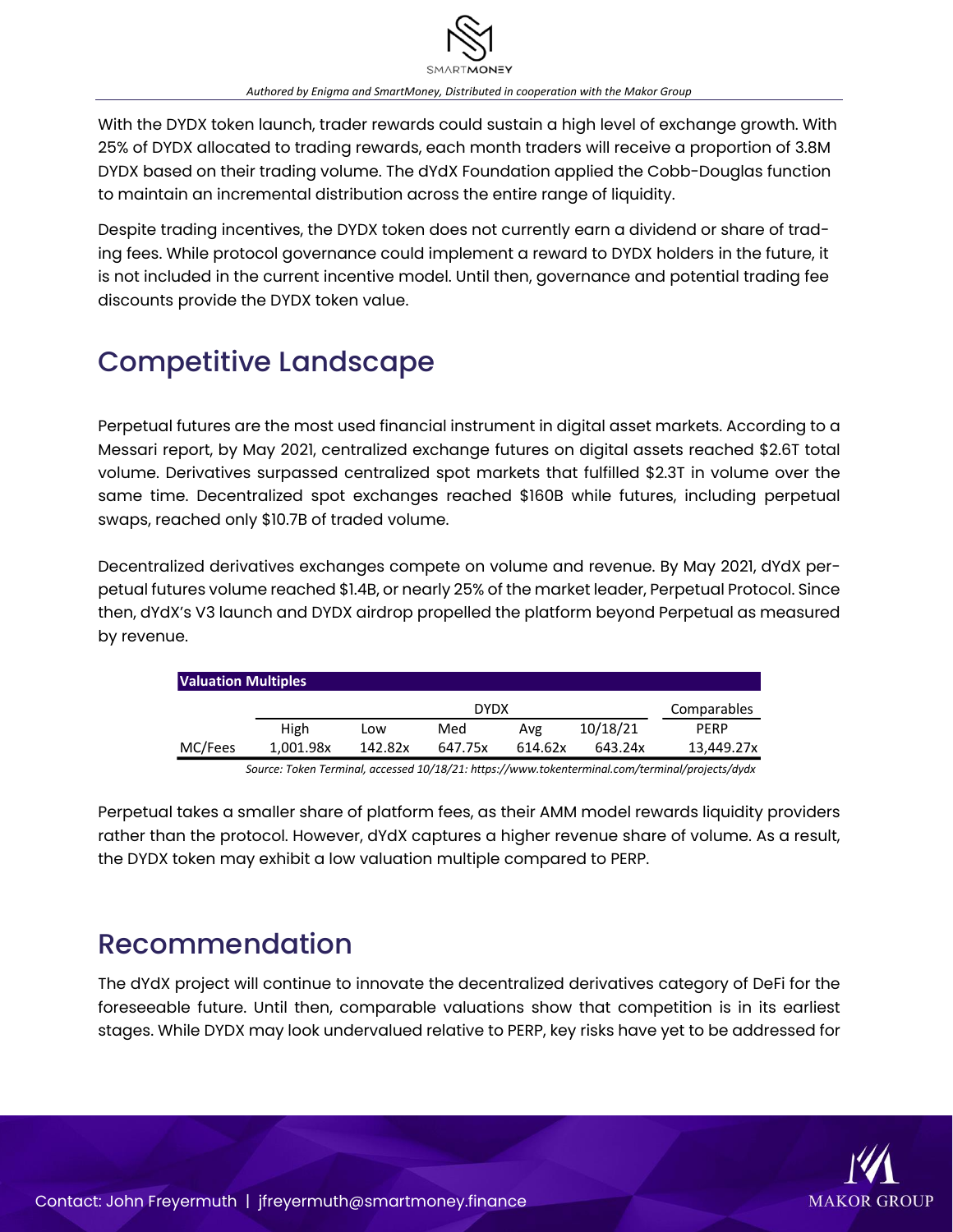

digital asset derivatives. Regulatory risk in the US, and other restricted jurisdictions, excludes users from those countries. International entities, on the other hand, drove volume growth across both platforms. Perpetual swaps provide leverage and risk management for all types of users and trading volume.

Due to dYdX's position atop the perpetuals market, DYDX holders can help determine the market's direction through governance. Users less interested in running the protocol can still earn sizable inflation and trading rewards in the DYDX token. Beyond dYdX traders and participants, DYDX holders do not receive platform fees or rewards. Instead, DYDX offers price exposure to a burgeoning international derivatives market.